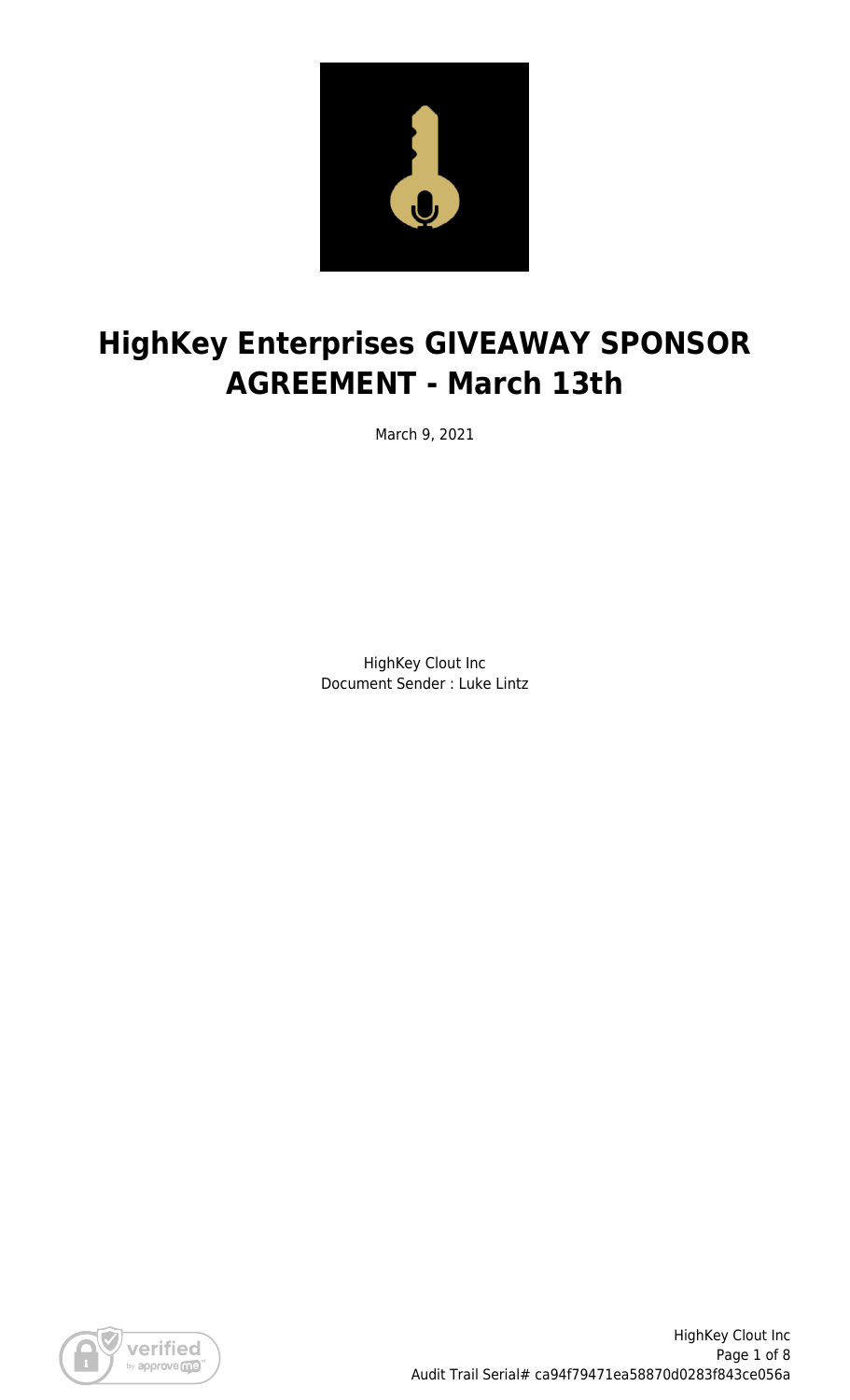### HighKey Enterprises GIVEAWAY SPONSOR AGREEMENT - March 13th

This agreement ("Agreement"), which is made and entered into as of the date entered below (the "Effective Date"), by and between the undersigned ("Sponsor") and HighKey Enterprises LLC ("Company") constitutes the terms and conditions for Sponsor's participation in one (1) of Company's giveaways (the "Giveaway"). Sponsor and Company are sometimes hereinafter collectively referred to as the "Parties" or individually as the "Party".{{billing\_email}}

1. Sponsor's Participation In The Giveaway. In consideration of the Participation Fee (as defined herein below), Company will include Sponsor in the Giveaway in accordance with the following. While the terms & conditions of the Giveaway are still being finalized, during the Giveaway Period (as defined herein below), Company's Instagram account (@highkeyclout, or such other Instagram account as directed by Company) will "follow" Sponsor's Instagram account and, as a condition of entering the Giveaway and in an effort to drive traffic to Sponsor's Instagram account, Company shall require each entrant to "follow" Sponsor's Instagram account. The Sponsor Instagram account to be included in the Giveaway is as follows:

("Sponsor's Instagram Account(s)")

Company estimates that by sponsoring the Giveaway, Sponsor's Instagram Account(s) will gain an estimated thirty thousand (30,000) Instagram followers. Any social media gain discussed by the parties is an estimate, and not a guarantee.

- 2. Giveaway Launch Date / Giveaway Period. The tentative launch date of the Giveaway is currently scheduled to be on or about March 13th and will run for five (5) days (i.e., the Giveaway will end on or about March 18th, 2021) (the "Giveaway Period"); provided, said date(s) and/or the Giveaway Period may be reasonably altered at Company's sole discretion.
- 3. Giveaway Promotion: Prior to and during the Giveaway Period (the dates and times of which shall be determined by Company), Company shall engage social media influencers to promote the Giveaway via their Instagram accounts. As of the date hereof, Company has engaged @artisthbtl (Boogie Wit Da Hoodie) on Instagram to promote the Giveaway.
- 4. Participation Fee. In full consideration for the Sponsor's participation in the Giveaway, Sponsor will pay Company the guaranteed pay-or-play sum of U.S. Five Thousand Five Hundred Dollars (\$5,500) minus any applicable discounts directly given by Company (the "Participation Fee"). If the payment is made via credit card or PayPal there will be a merchant processing fee of four percent (4%) thereof, added to the participation fee. Company shall be deemed pay-or-play upon execution of this Agreement. Sponsor shall pay to Company the Participation Fee via credit card, Wire Transfer or PayPal upon Sponsor's execution of this Agreement into the following accounts (Sponsor to inform Company where the Participation Fee was sent):

Account Name: HighKey Enterprises LLC Account Number: 030229162 Bank Address: 208 Av. Luis Muñoz Rivera, San Juan, 00918 Routing Number: 021502011 Swift Code: BPPRPRSX Beneficiary Address: 250 Ave Ponce de Leon, Ste 301 PMB 0801, San Juan, PR 00918

\*\*Please Note: This is a USD currency bank account

Unless and until Sponsor pays and Company receives the Participation Fee in whole, Company shall be

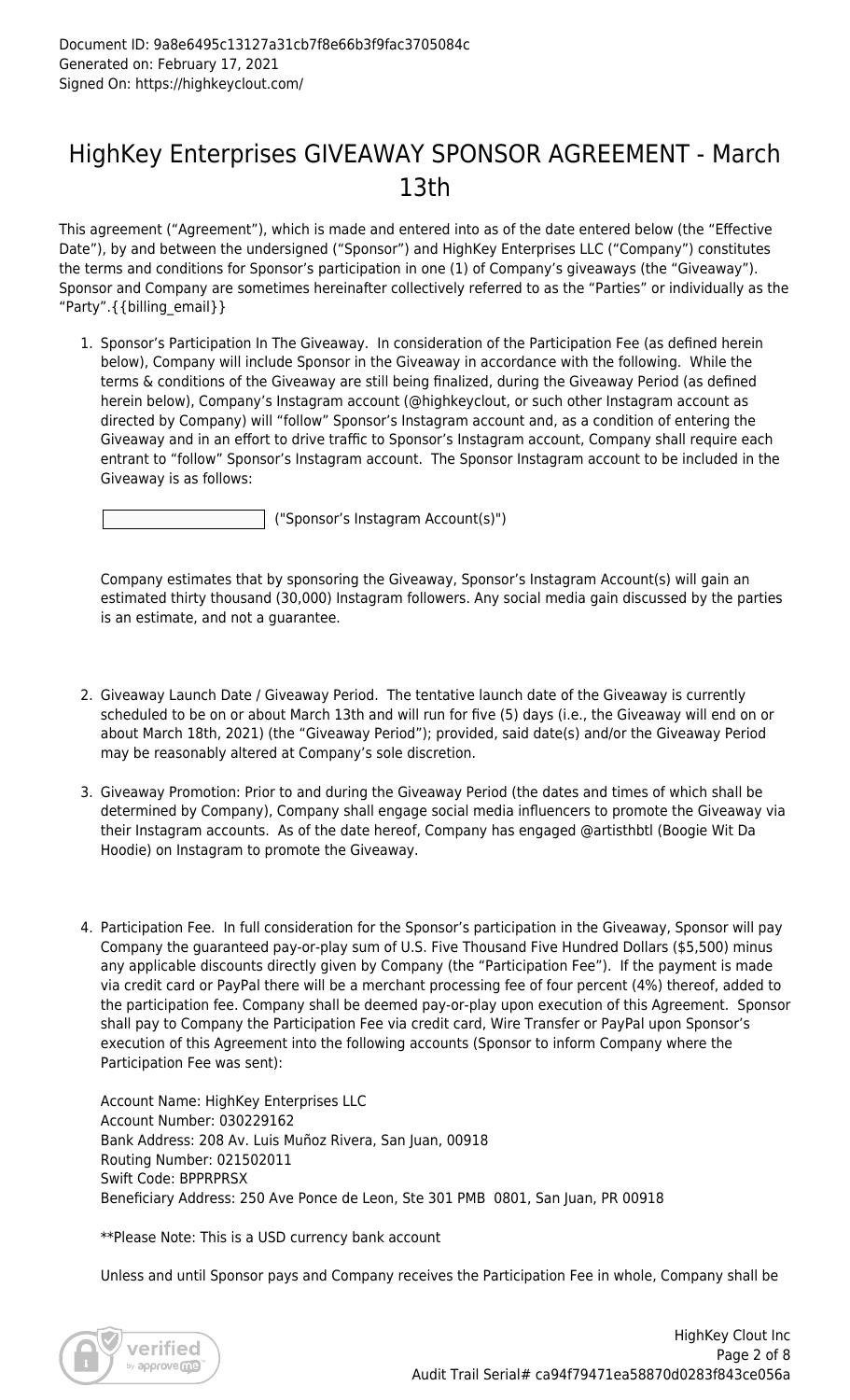under no obligation to include Sponsor in the Giveaway. By executing this Agreement, Sponsor agrees to refrain from initiating any chargebacks. Defaulting on any payments will result in immediate termination of all services.

5. Sponsor's Giveaway Social Media Posts. While not required, Sponsor is encouraged to promote the Giveaway on Sponsor's social media platforms. The creative of said social media posts shall be at Sponsor's discretion, provided Sponsor shall include the required hashtags and "@"s provided to Sponsor for inclusion therein, as well as #Giveaway.

### 6. **Ownership.**

- **a. Deliverables.** "Deliverables" means each item of social media content Company causes to be posted by Company and/or any of her affiliates, employees, sponsors, and/or associates, including, without limitation, the influencers, in connection with the Giveaway, including any photographs, video footage, artwork and written work identified. Company will retain all ownership rights in the Deliverables, subject to the terms of a license provided for Sponsor Materials (as defined below), and shall have the right to use, reuse, reproduce, copyright, and exhibit them in any/all manners.
- **b. Sponsor Materials.** Sponsor may provide Company with materials owned by the Sponsor or another third party ("Sponsor Materials"), for use in connection with the Deliverable(s), including, without limitation, Sponsor's name, likeness, and/or social media handle. Sponsor Materials shall remain the sole and exclusive property of Sponsor and/or the respective third party, as applicable, including all intellectual property rights therein; provided, Sponsor hereby grants or will cause to be granted to Company a non-exclusive, royalty-free, perpetual, irrevocable, worldwide license to use, copy, distribute, display, perform and transmit the Sponsor Materials as incorporated in the Deliverables; provided, notwithstanding the foregoing, nothing herein shall require Company to remove and/or delete any social media content incorporating Sponsor Materials created and posted during the Giveaway Period following the duration of this Agreement (i.e., the Deliverables can live passively in perpetuity on Company's social media platforms).
- **c. Company License.** Solely during the Giveaway Period, Sponsor shall have the right to (i) promote or "whitelist" the Deliverables and (ii) share, like, and/or re-post the Deliverables solely on Sponsor's owned and operated social media channels; provided, Sponsor shall not be permitted to edit and/or modify the Deliverables before sharing, liking, and/or re-posting the Deliverables. Following the Giveaway Period, neither Party shall have the obligation to delete the Deliverables; provided, Sponsor shall not be permitted to "whitelist", promote, share, like, and/or repost the Deliverables following the Giveaway Period (i.e., there shall be no post Giveaway Period use of the Deliverables). Apart from the above, Sponsor will not exploit or distribute the Deliverables in any manner, including, without limitation, by using the Deliverables in any form of advertising or commercial tie-ins without the explicit permission of Company in each instance.
- 7. **Representations and Warranties;** Indemnity. Sponsor represents and warrants that (i) Sponsor has the full right and authority to enter into this Agreement, to grant the rights herein granted, and to perform its obligations hereunder; (ii) Sponsor shall comply with all laws, regulations, and Instagram rules in connection with the Sponsor Services, including, without limitation, the FTC and (ii) any products given to Company for inclusion in the Deliverables and/or Giveaway, if any, are safe and merchantable for its intended purpose. **While the intent hereof is for Sponsor to gain Instagram followers, Company makes no representation or warranty that Sponsor will gain any followers and, in the event, Sponsor does gain followers, makes no representation or warranty regarding the retention of the followers, as the Parties acknowledge that social media user retention is largely based on content and Company makes no representation or warranty that Sponsor's content will retain said followers post Giveaway Period. Accordingly, it will solely be Sponsor's obligation to retain the followers. Each Party shall indemnify the other against any third party liability, damages, costs and expenses (including reasonable outside attorneys' fees and costs) incurred by reason of any claim arising in connection with any uncured material breach of their respective covenants, representations, warranties or agreements herein.** Any social media gain discussed by the parties is an estimate and not a guarantee. Sponsor shall indemnify, defend, and hold harmless Company and their employees, agents, and representatives from and against any and all claims, suits, damages, liabilities, costs, and expenses (including reasonable outside attorneys' fees and court costs) arising out

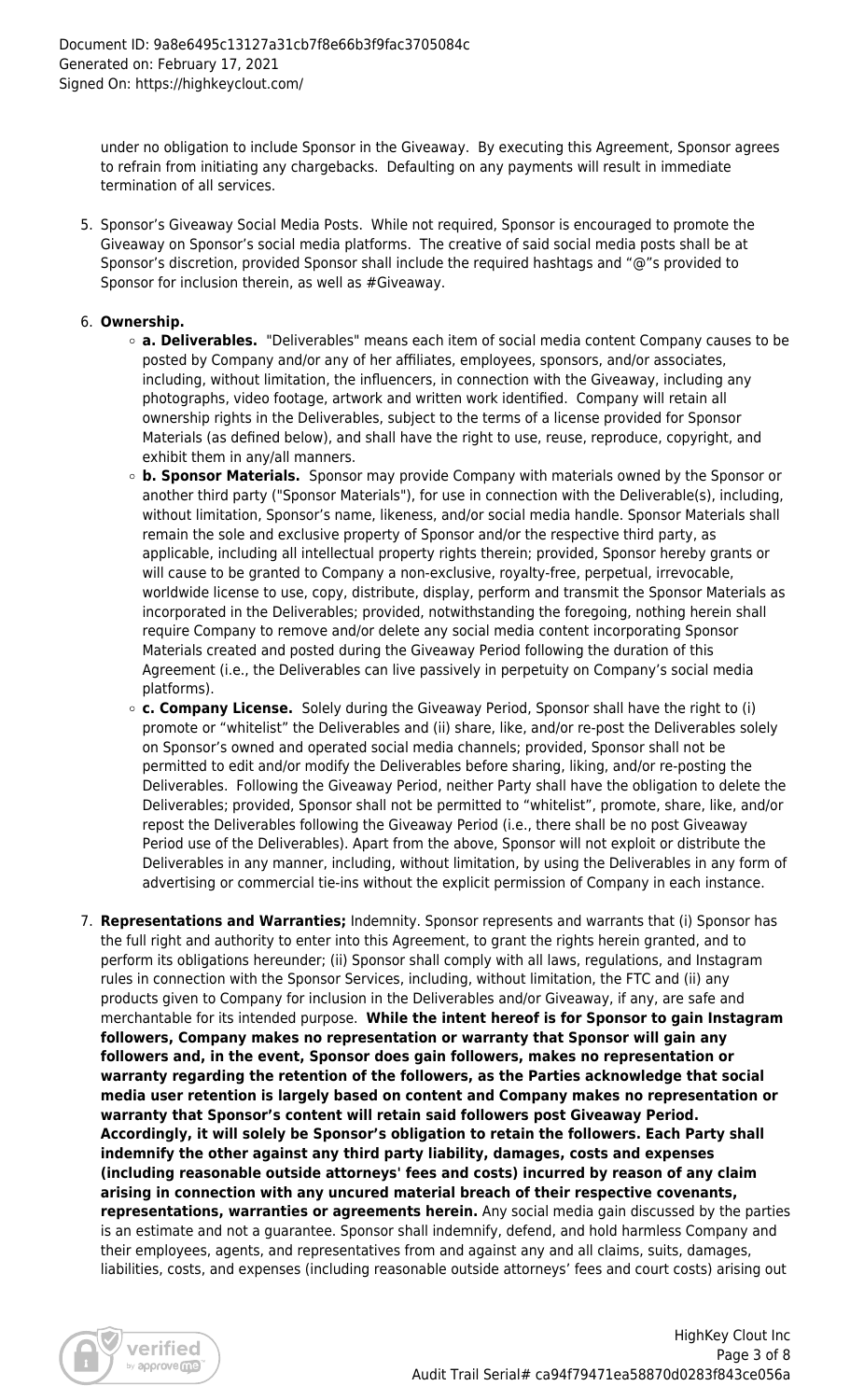of or relating to the exploitation, production, manufacturing, and advertising of Sponsor's products and/or services and/or any element thereof, including, without limitation, Sponsor's social media accounts, any Sponsor Materials and/or advertising material furnished by Sponsor. Company shall have the right to approve any counsel retained to defend against any claim in which Company or its affiliates are named as a defendant. Additionally, Company shall have the right to control and participate in the defense of any such claim concerning matters that relate to Company. Sponsor will not settle any such claim without Company's prior written consent. This indemnification shall survive termination and/or expiration of this Agreement.

- 8. **Confidential Information.** "Confidential Information" means the proprietary information exchanged between each of the Parties, which includes, without limitation, non-public information (tangible or intangible) regarding a Party's products and services, campaigns, technology, designs, techniques, research, know-how, specifications, product plans, pricing, customer information, user data, current or future strategic information, current or future business plans, policies or practices, employee information, and other business and technical information, which is either (a) marked "confidential" or "proprietary" at the time of disclosure by the disclosing party; or (b) by its nature or content is reasonably distinguishable as confidential or proprietary to the receiving party. Each Party agrees to hold the Confidential Information in confidence and to not use or disclose it to a third party. The receiving party shall protect the Confidential Information by using the same degree of care, but no less than a reasonable degree of care (including reasonable security measures), to prevent the unauthorized use, dissemination or publication of Confidential Information as the receiving party uses to protect its own Confidential Information of like nature. If either Party authorizes the other to make copies of Confidential Information, the other Party's proprietary rights notices shall be reproduced in the same manner as the original Confidential Information. The receiving party may disclose the Confidential Information to its employees, agents, business, legal, and financial advisers and independent contractors with a need-to-know, only as necessary to fulfill the Services and provided such parties have executed a written non-disclosure agreement substantially as protective of Confidential Information as this Agreement. The receiving party shall promptly notify the disclosing party of any actual or suspected misuse or unauthorized disclosure of the disclosing party's Confidential Information. Confidential Information shall not include information that (a) is made generally available in the public domain prior to time of disclosure; (b) is or becomes publicly available through no act or omission by the receiving party; (c) was already in the receiving party's possession without restriction before receipt from the disclosing party and was not subject to a duty of confidentiality; (d) is rightfully disclosed to the receiving party by a third party without confidentiality restrictions, or (e) that the receiving party independently developed without the use of or reference to Confidential Information. The receiving party may disclose the disclosing party's Confidential Information as required by law or court order provided: (i) the receiving party reasonably notifies the disclosing party in writing of the requirement for disclosure, unless notice is prohibited by law; and (ii) discloses only that portion of the Confidential Information legally required. Any such disclosure of Confidential Information shall not otherwise relieve receiving party of any of its obligations hereunder.
- 9. **Force Majeure.** If Company's services are prevented, rendered impossible, or unfeasible by sickness or disability of Company or the influencers, technology failure, unforeseen emergency of Company and/or the influencers, any act or regulation of any public authority, or by reason of riot, strike, acts of terrorism, epidemic, war or declaration of disaster by federal or state government, or other preventing acts (e.g., an event which causes a rapid spike in internet activity, like a celebrity death, etc.) (each a "Force Majeure Event"), it is understood and agreed that there shall be no claim for damages by either Party and Company shall not be deemed in breach of this Agreement. In the event of a Force Majeure Event, the parties agree to negotiate in good faith to reschedule service dates, subject to Company's availability, on the terms and conditions set forth herein.
- 10. **Notices.** All notices and other communications, including payments, under this Agreement, shall be made in writing and shall be delivered by hand or sent by fax, electronic mail (including text message, email, and Instagram direct message, with confirmed receipt), or sent by prepaid express mail or reputable overnight courier service, and shall be deemed given when so delivered by hand fax, electronic mail, or if express mailed or couriered, three (3) business days after mailing or deposit with such express mail service or courier to the Parties at the following addresses (or at such other address for a Party as shall be specified by like notice):

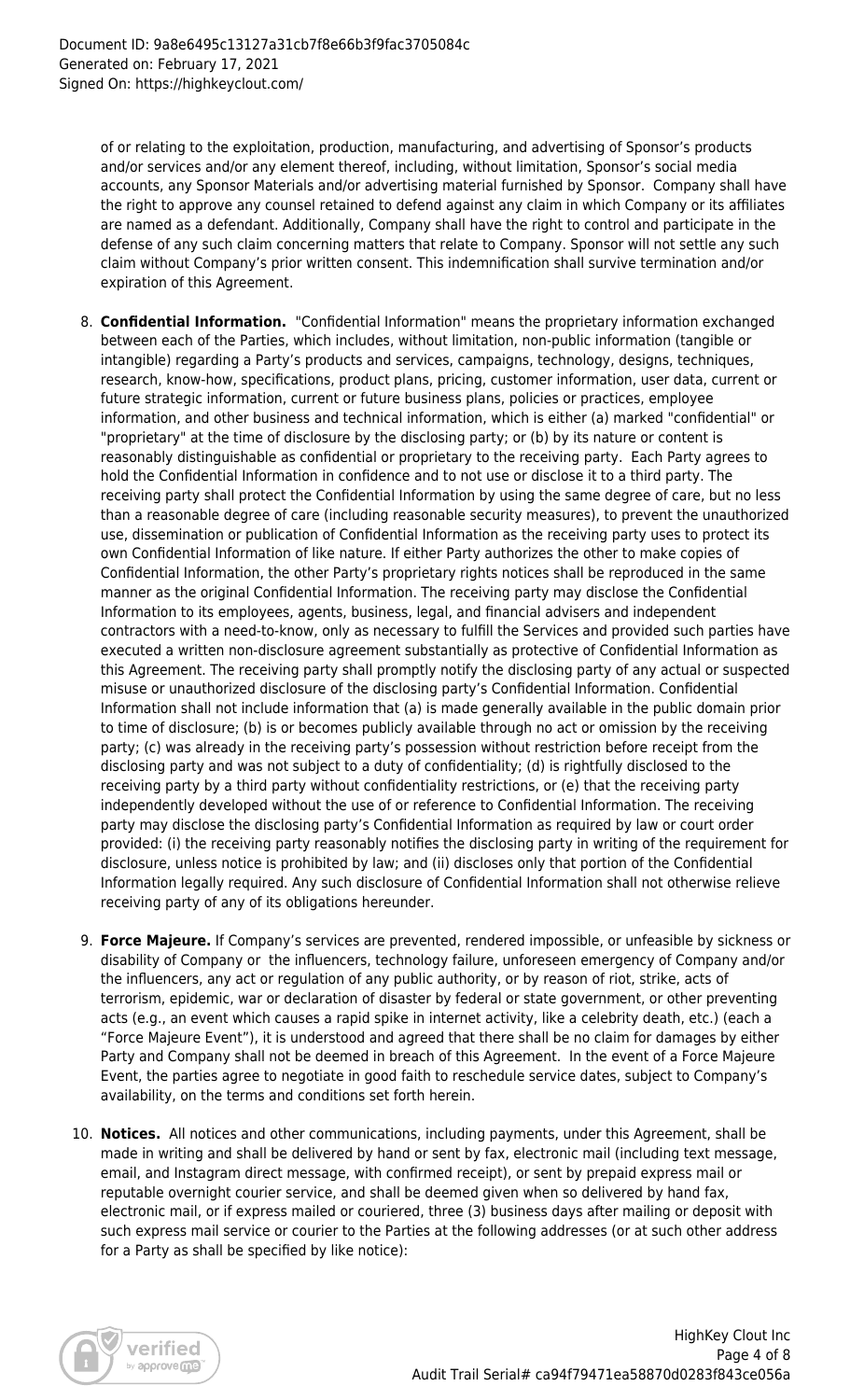Document ID: 9a8e6495c13127a31cb7f8e66b3f9fac3705084c Generated on: February 17, 2021 Signed On: https://highkeyclout.com/

If to Company: HighKey Enterprises LLC 250 Ave Ponce de Leon Ste 301 PMB 0801 San Juan, PR 00918 Email: accounting@highkeyclout.com Attn.: Luke Lintz

If to Sponsor: (Sponsor's contact and billing details can be found in the corresponding invoice after the transaction is processed)

#### 11. **Term and Termination.**

a. This Agreement will commence on the Effective Date and, unless terminated earlier in accordance with the terms of this Agreement, will remain in force and effect for as long as the Giveaway is active and/or Company is performing the services outlined herein.

b. Either Party may terminate this Agreement if the other Party breaches any material term of this Agreement and fails to cure such breach. Neither Party hereunder shall be deemed in breach hereof until the non-breaching party provides the breaching party with written notice of said breach and the breaching party fails to cure said breach within ten (10) days (two days in connection with any payments) of receiving such written notice; provided, Company shall be permitted to immediately terminate this Agreement at any time prior to receipt of the Participation Fee. Adequacy of cure shall be judged by the non-breaching party's reasonable business judgment.

c. Upon expiration or termination of this Agreement, Sponsor will immediately cease using any/all deliverables other than as permitted under this Agreement.

d. Those terms that by their nature should survive expiration or termination of this Agreement shall survive, including, without limitation, each Party's respective obligations, ownership, and indemnification.

12. **Disputes.** Client and Company recognize that disputes arising under this Agreement are best resolved at the working level by the Parties directly involved. Both Parties are encouraged to be imaginative in designing mechanisms and procedures to resolve disputes at this level. Such efforts shall include the referral of any remaining issues in dispute to higher authority within each participating Party's organization for resolution. Failing resolution of conflicts at the organizational level, Client and Company agree that any and all remaining controversies, claims or disputes arising out of or related to this Agreement or the interpretation, performance, or breach thereof, including alleged violations of statutory or common law rights or duties, and the determination of the scope or applicability of this agreement to arbitrate ("Dispute"), except as otherwise set forth below, shall be resolved according to the following procedures which shall constitute the sole dispute resolution mechanism hereunder. In the event that the Parties are unable to resolve any Dispute informally, then such Dispute shall be submitted to confidential final and binding arbitration. The parties agree that any and all disputes shall be submitted to confidential, binding arbitration, before a single neutral arbitrator, who shall possess no less than ten (10) years of experience in entertainment matters. The arbitration shall be conducted in Puerto Rico before a single neutral arbitrator appointed in accordance with the Arbitration Rules. The arbitrator will provide a detailed written statement of decision, which will be part of the arbitration award and admissible in any judicial proceeding to confirm, correct or vacate the award. Unless the parties agree otherwise, the neutral arbitrator and the members of any appeal panel shall be former or retired judges or justices of any Puerto Rico court. The Parties shall share the cost of the arbitration; provided, the prevailing party shall be entitled to their fees and costs associated with the arbitration, including outside attorney's fees. If either Party refuses to perform any or all of its obligations under the final arbitration award (following appeal, if applicable) within thirty (30) days of such award being rendered, then the other Party may enforce the final award in any court of competent jurisdiction in Puerto Rico. The Party seeking enforcement of any arbitration award shall be entitled to an award of all costs, fees and expenses, including reasonable outside attorney's fees, incurred in enforcing the award, to be pay by the Party against whom the enforcement is ordered.

#### 13. **General.**

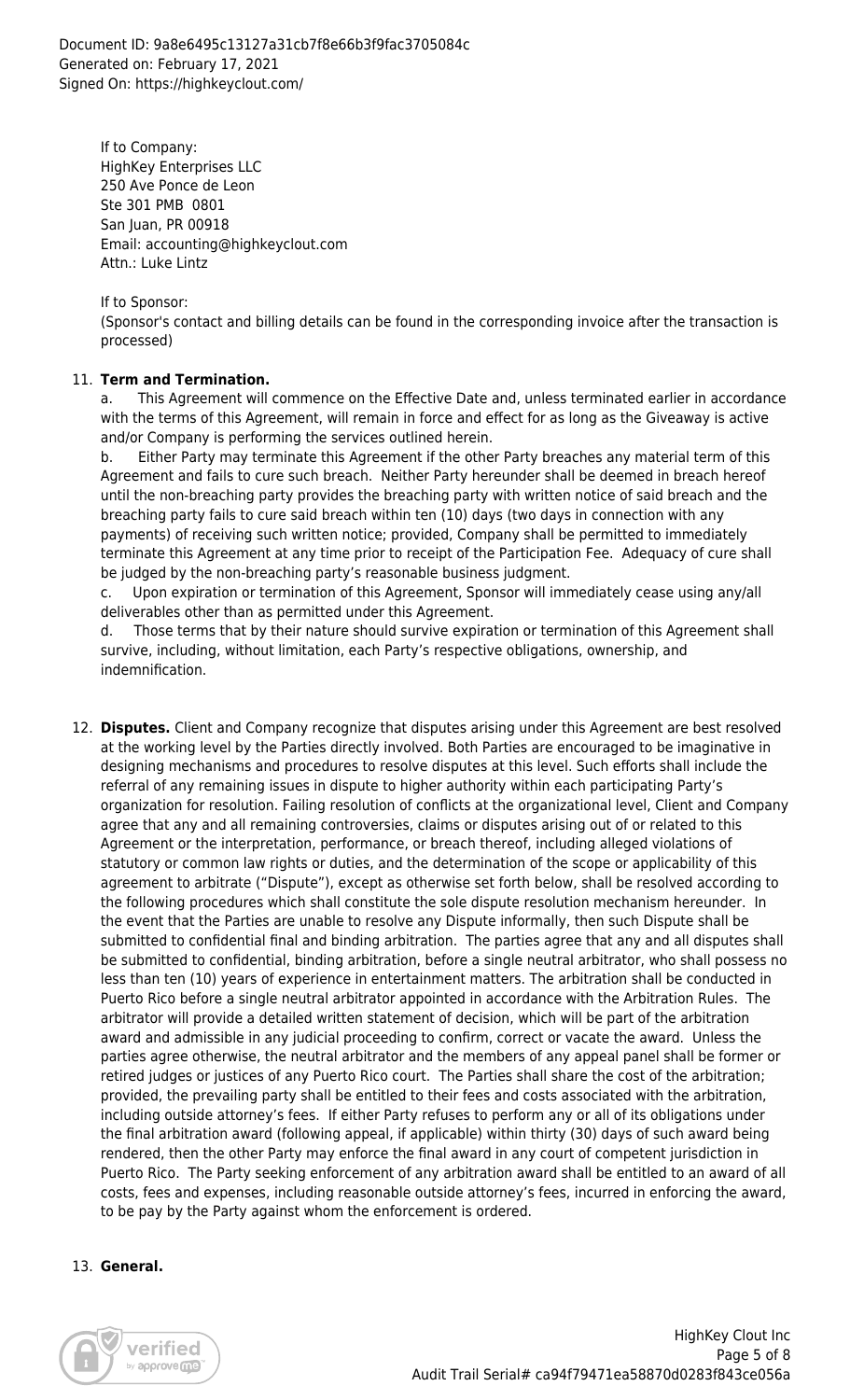- **a. Assignment.** The sponsor shall not be permitted to assign, delegate, or otherwise transfer this Agreement without the prior written consent of Company. Any attempted assignment, transfer or delegation, without such consent, will be void.
- **b. No Injunctive Relief.** It is further agreed that Sponsor's rights and remedies in the event of a failure or omission constituting a breach of the provisions of this Agreement shall be limited to the Sponsor's right, if any, to recover damages in an action at law, but in no event shall Sponsor be entitled by reason of any such breach to terminate this Agreement, or to enjoin Company in any way.
- **c. No Defamatory Statements.** Sponsor agrees that Sponsor will not make any statement, or take any other action, to disparage, defame or compromise the goodwill of HighKey Enterprises or its employees, owners, and affiliates. In addition to injunctive relief and actual damages, Sponsor agrees HighKey Enterprises any breach or violation by Sponsor of the foregoing sentence shall result in substantial damages and injury to HighKey Enterprises, the precise amount of which would be extremely difficult or impracticable to determine. Accordingly, the parties have made a reasonable endeavor to estimate a fair compensation for potential losses and damages to HighKey Enterprises and, therefore, Sponsor further agree, that in addition to the remedies set forth herein, Sponsor will also be obligated to pay, and agrees to pay to HighKey Enterprises, the sum of One Million Dollars (\$1,000,000) as a reasonable and fair amount of liquidated damages to compensate HighKey Enterprises for any loss or damage resulting from each breach by Sponsor of the foregoing terms. The parties intend that such damages constitute compensation and not a penalty. The parties hereto further agree that such sum bears a reasonable and proximate relationship to the actual damages that HighKey Enterprises will suffer from each breach of the terms of this Agreement.
- **d. Release.** Sponsor (on behalf of itself and its heirs, next of kin, spouse, guardians, legal representatives, employees, executors, administrators, agents, successors and assigns (collectively, the "Releasing Parties") hereby agree not to sue and irrevocably and unconditionally release, waive and forever discharges HighKey Enterprises and their successors, assigns, licensees, distributors, sponsors, and advertisers, and each of the foregoing's respective past, present and future officers, directors, agents, representatives, shareholders and employees, jointly and individually (collectively, "Released Parties"), from any and all manner of liabilities, claims and demands of any kind or nature, whatsoever, in law or equity, whether known or unknown, suspected or unsuspected, and whether or not concealed or hidden, that Sponsor may now have or may hereafter have (including, but not limited to, for defamation, invasion of any rights of privacy, right of publicity or personality, intentional or negligent infliction of emotional distress, infringement of copyright or trademark or violation of any other right), which arise out of or relate in any way, directly or indirectly, to the Sweepstakes or any rights therein which Sponsor or any Releasing Parties ever had, now has, or in the future may have against any Released Parties. Sponsor acknowledges that there is a possibility that subsequent to the execution of this Agreement, Sponsor will discover facts or incur or suffer claims which were unknown or unsuspected at the time this Agreement was executed, and which if known by Sponsor at that time may have materially affected Sponsor's decision to execute this Agreement. Sponsor acknowledges and agrees that by reason of this Agreement, and the release contained in the preceding sentences, Sponsor is assuming any risk of such unknown facts and such unknown and unsuspected claims.

**e. Limitation of Liability:** Under no circumstances shall Company be liable to Sponsor for consequential, special, indirect, punitive, exemplary or incidental damages, including, without limitation, lost profits and opportunity costs, arising out of this Agreement, and Company's total liability in connection with this Agreement shall not exceed the Participation Fee amount.

**f. Misc.** This Agreement shall be construed in accordance with the laws of Puerto Rico, and shall be subject to the jurisdiction of the courts located in Puerto Rico, to which the parties hereby agree to submit any controversy arising hereunder, excluding that body of law pertaining to conflicts of laws and agree to accept service by mail (including email) to the address listed herein (or as such address may be amended as permitted herein). This Agreement, contains the full and complete understanding between the parties and supersedes all prior agreements and understandings, whether oral or written concerning the subject matter hereof. This Agreement may not be modified or changed except by a writing signed by all of the parties. Each of the parties acknowledges that no representation or promise not expressly contained in this Agreement has been made by the other or its agents or representatives. The failure of any Party

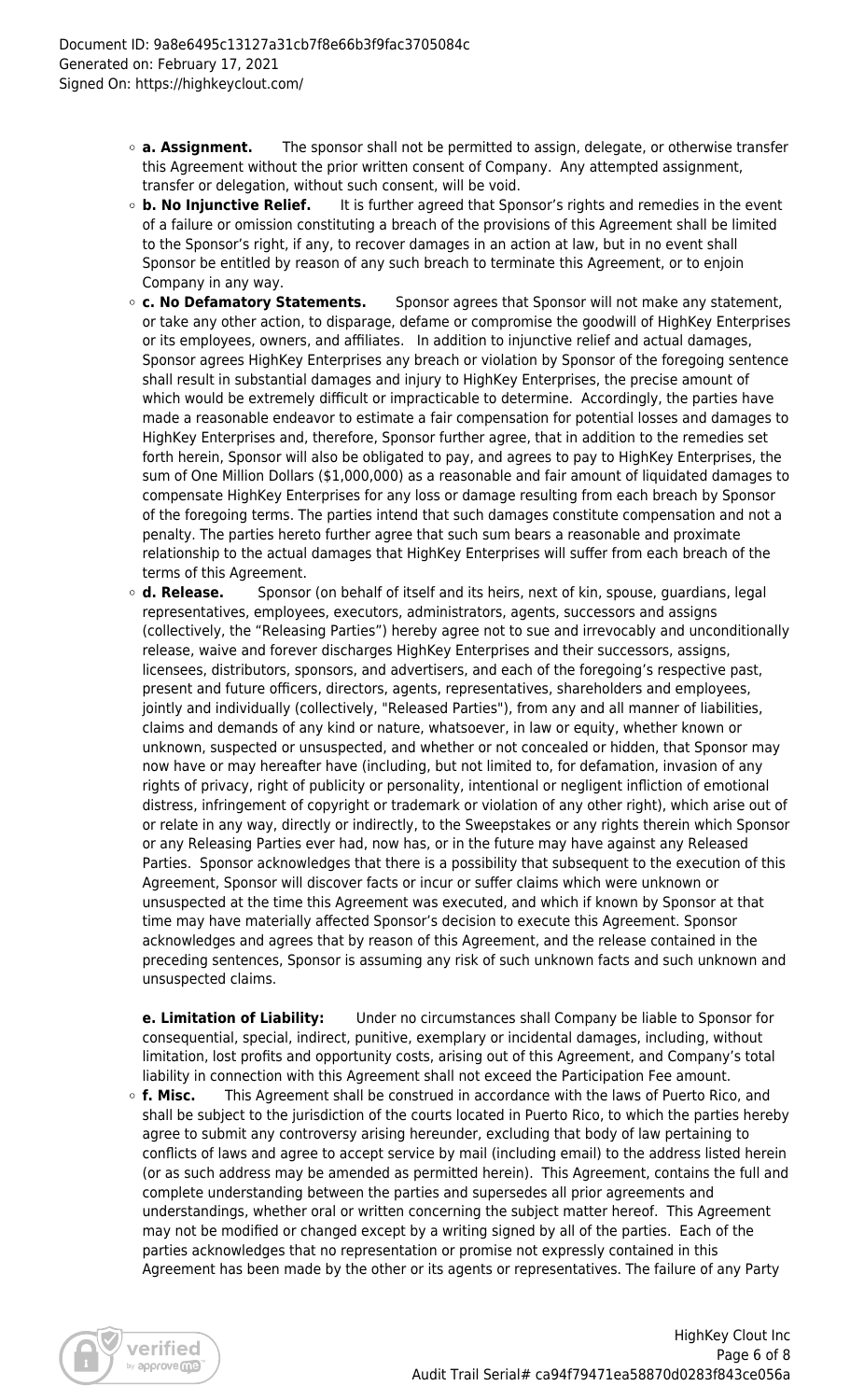to enforce at any time any of the provisions hereof shall not be construed to be a waiver of such provisions, or of such Party's rights thereafter to enforce any such provisions. In the event any provision of this Agreement is held to be invalid or in violation of any law, statute, regulation, order or lawful union or guild requirement, the Agreement shall be deemed modified to the minimum extent required in order to comply therewith and shall otherwise continue in full force and effect. This Agreement is executed in two (2) counterparts (digital signatures acceptable), whereas each Party shall retain one (1) counterpart. Each counterpart shall be deemed an original whereas both together shall constitute one and the same instrument. This Agreement is not intended, nor shall it be deemed or construed, to create a relationship of principal and agent or partnership or joint venture between the parties and neither Party shall have any power or authority to enter into any agreement on behalf of the other Party or to otherwise bind or obligate the other Party in any manner whatsoever. Sponsor has entered into this Agreement freely and voluntarily, and acknowledges that Sponsor either consulted with independent counsel before entering into this Agreement, or had the opportunity to do so, but elected not to.

The Parties indicate their consent to be bound by the terms and conditions of this Agreement by signing below.

х